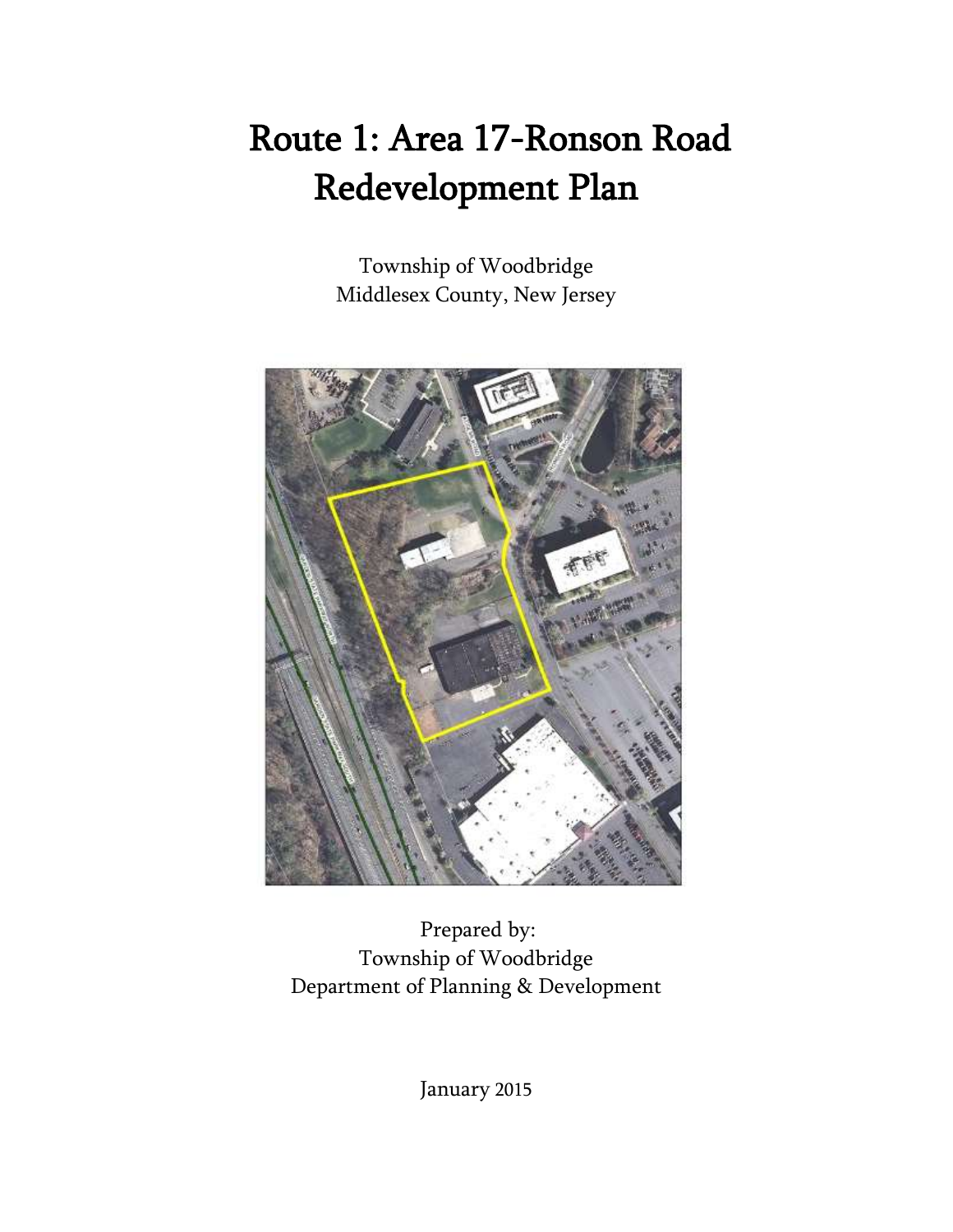## Route 1: Area 17-Ronson Road Redevelopment Plan

Township of Woodbridge

Prepared by Woodbridge Township Department of Planning & Development

> Marta E. Lefsky, A.I.C.P., P.P. License No. 05177

\_\_\_\_\_\_\_\_\_\_\_\_\_\_\_\_\_\_\_\_\_\_\_\_\_\_\_\_\_\_\_

Eric Griffith, A.I.C.P., P.P. License No. 33LI00622200

\_\_\_\_\_\_\_\_\_\_\_\_\_\_\_\_\_\_\_\_\_\_\_\_\_\_\_\_\_\_

Chris Kesici, A.I.C.P., P.P. License No. 33LI00618600

\_\_\_\_\_\_\_\_\_\_\_\_\_\_\_\_\_\_\_\_\_\_\_\_\_\_\_\_\_\_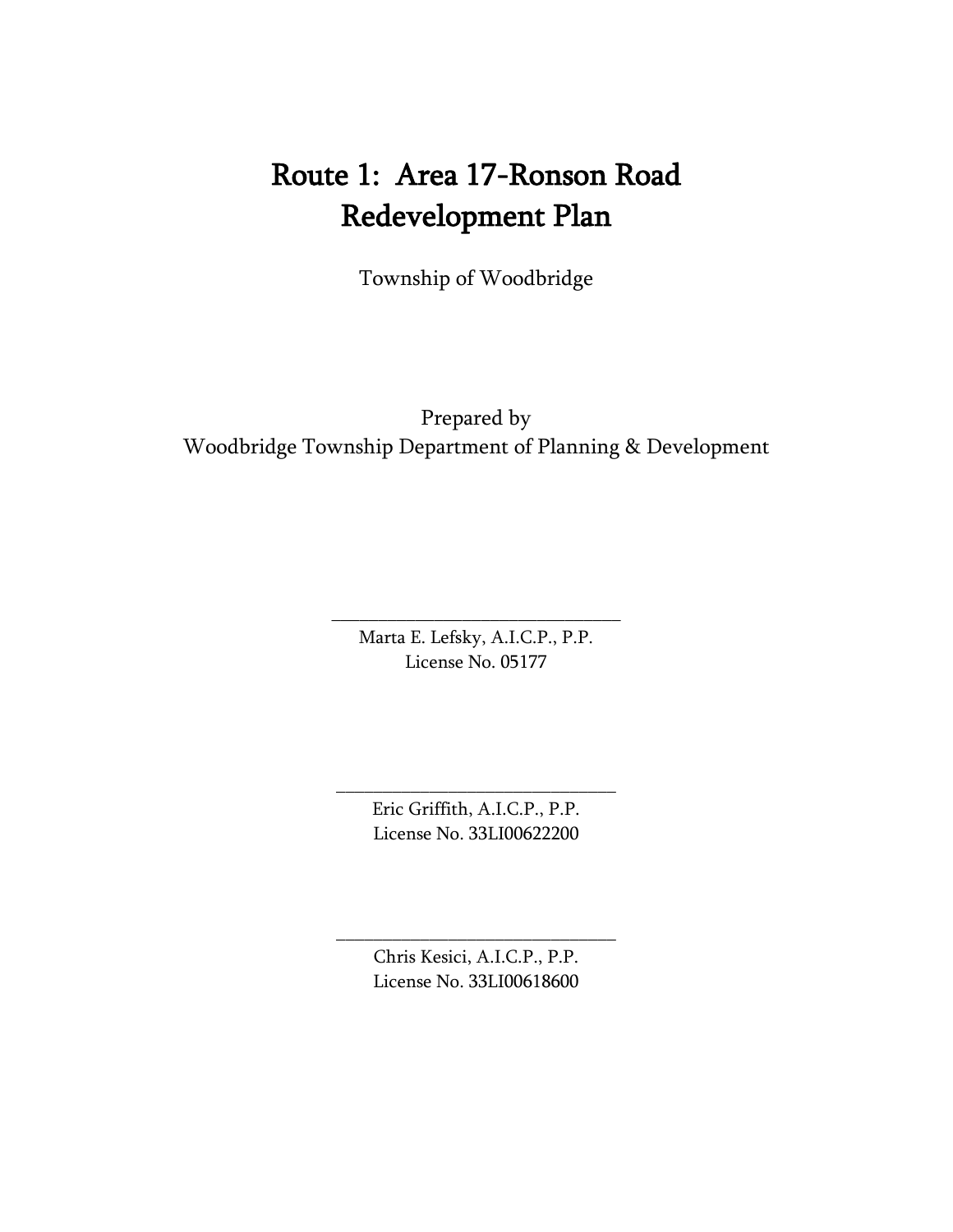## Table of Contents

| ROUTE 1 RONSON ROAD AREA REDEVELOPMENT AREA ZONING<br>$\mathbf{H}$ |  |
|--------------------------------------------------------------------|--|
|                                                                    |  |
|                                                                    |  |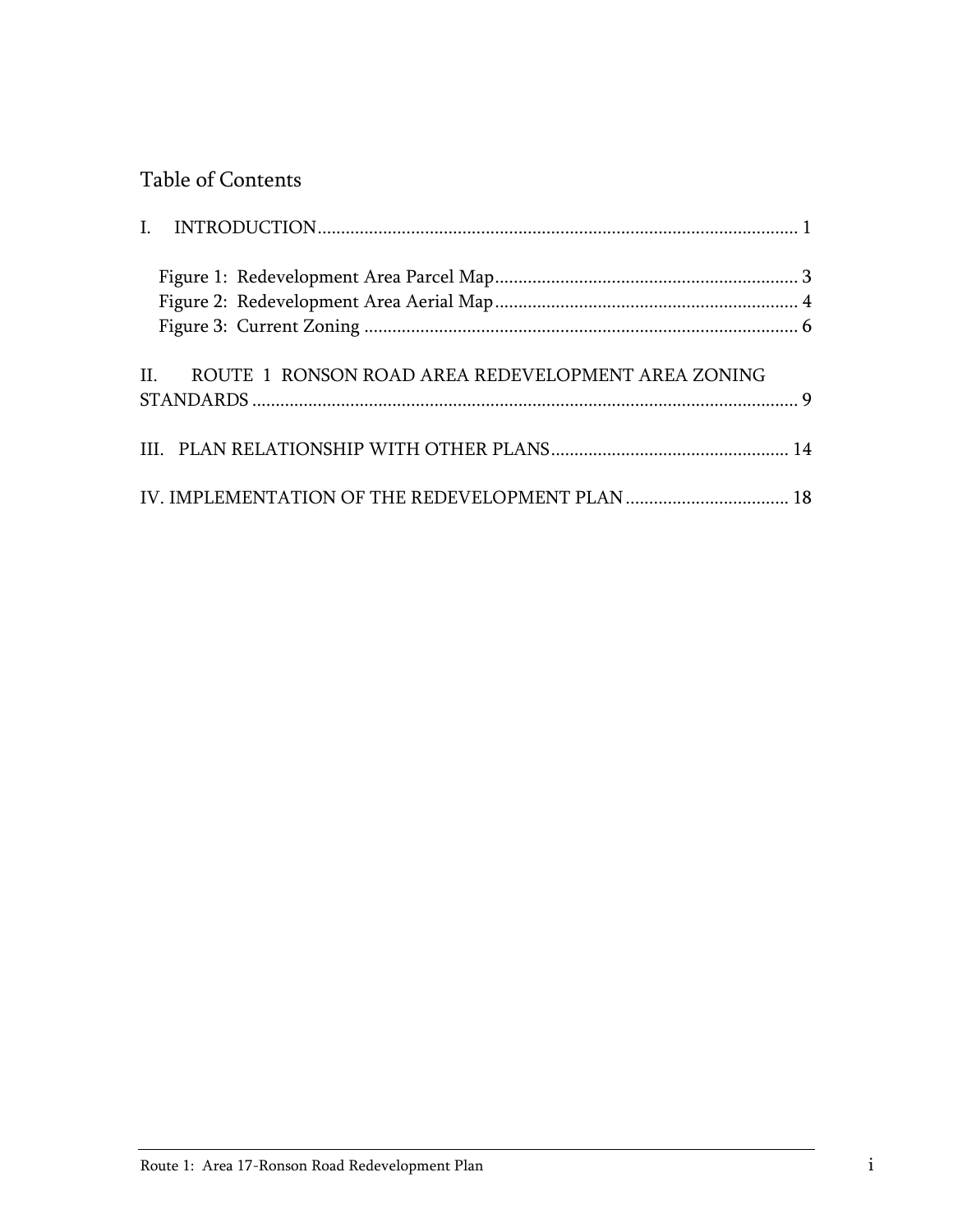## <span id="page-3-0"></span>I. INTRODUCTION

This Redevelopment Plan represents an opportunity to improve and better utilize industrial space along Ronson Road in the Iselin section of Woodbridge Township. This plan will foster the transformation of the property into a productive mix of residential and commercial uses near a heavily traveled stretch of Route 1 South and Garden State Parkway. This Redevelopment Area should be a highly desirable location for people to live and work.

The redevelopment of this section of Ronson Road presents unique challenges. This area is currently in the Route One Corridor Redevelopment Area. In response to the physical and economic conditions along the Route One Corridor, including portions of Ronson Road, the Township Council requested that the Planning Board evaluate certain properties as an "area in need of redevelopment" on August 4, 1998, April 6, 1999, and August 3 1999. The Council concluded that the Area did meet the criteria to be designated as "area in need of redevelopment" on November 3, 1999 and adopted the Route One Corridor Redevelopment Plan for the Area.

The redevelopment of the Route One Corridor has continued over the years with new redevelopment plans adopted along Route 1. These areas include Route 1 Area 1, Route 1 Area 2, Route One Area 7, Route 1 Area 15, and Route 1, Area 16. This plan is a furtherance of redevelopment efforts along Route 1.

## STATUTORY REQUIREMENTS

According to the Local Redevelopment and Housing Law (N.J.S.A. 40:A 12A-1, et. seq.) the Redevelopment Plan shall include an outline for the planning, development, redevelopment or rehabilitation of the project area sufficient to indicate:

- Its relationship to definitive local objectives as to appropriate land uses, density of population and improved traffic and public transportation, public utilities, recreational and community facilities and other public improvements;
- Proposed land uses and building requirements in the project area;
- Adequate provision for the temporary and permanent relocation as necessary of residents in the project area, including an estimate of the extent to which decent, safe, and sanitary dwelling units, affordable to displaced residents will be available in the existing local housing market;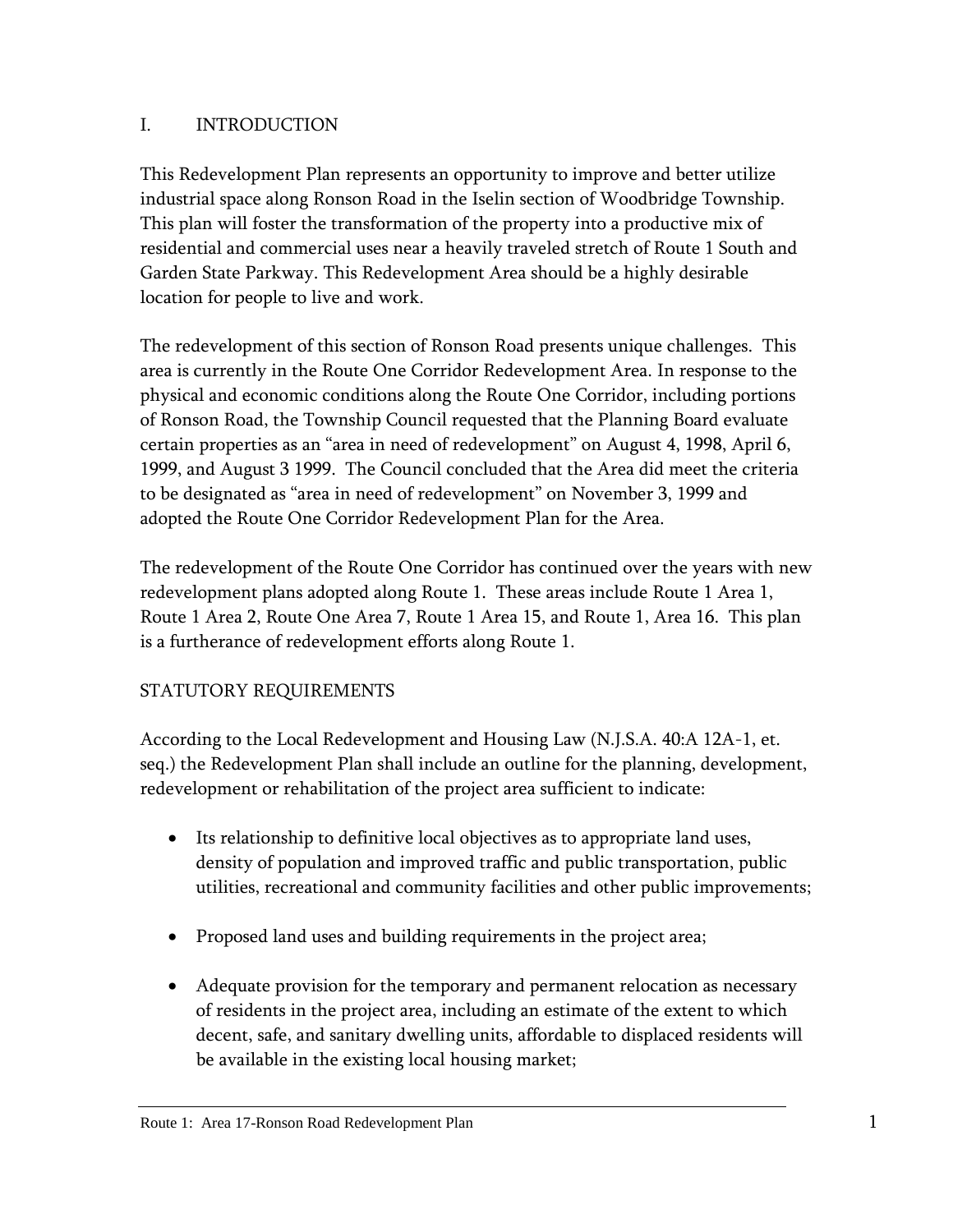- An identification of any property within the Redevelopment Area proposed to be acquired in accordance with Redevelopment Plan;
- Any significant relationship of the Redevelopment Plans to:

A) The Master Plans of contiguous municipalities;

B) The Master Plan of the County in which the municipality is located; and;

C) The State Development and Redevelopment Plans adopted pursuant to the "State Planning Act."

## PLANNING CONTEXT

The Township of Woodbridge is 24.2 square miles in size and located in northeastern Middlesex County. The Township of Woodbridge is bordered by Clark Township, the City of Rahway, the City of Linden, and Union County to the north; the Borough of Carteret, the Arthur Kill and the City of Perth Amboy to the east; the Raritan River to the south; and Edison Township to the west.

The Iselin section of the Township is generally bound by Edison Township to the west, Colonia to the north, Menlo Park Terrace and Woodbridge to the south, and Avenel to the east. The Iselin section of the Township consists of mostly residential neighborhoods, commercial uses along Route 1 and Route 27, and the Metropark Rail Station and its nearby office areas. The subject property is located in an office area near Metropark.

The Route 1: Area 17-Ronson Road Area is located north of Route 1, approximately 0.16 miles from the intersection of Route 1 and Ronson Road. The Area consists of one (1) parcel, having frontage on Ronson Road. The rear of the area abuts the Garden State Parkway. The total acreage of the redevelopment area is approximately over seven acres. The following property comprises the redevelopment area: Block 367, Lot 1.04.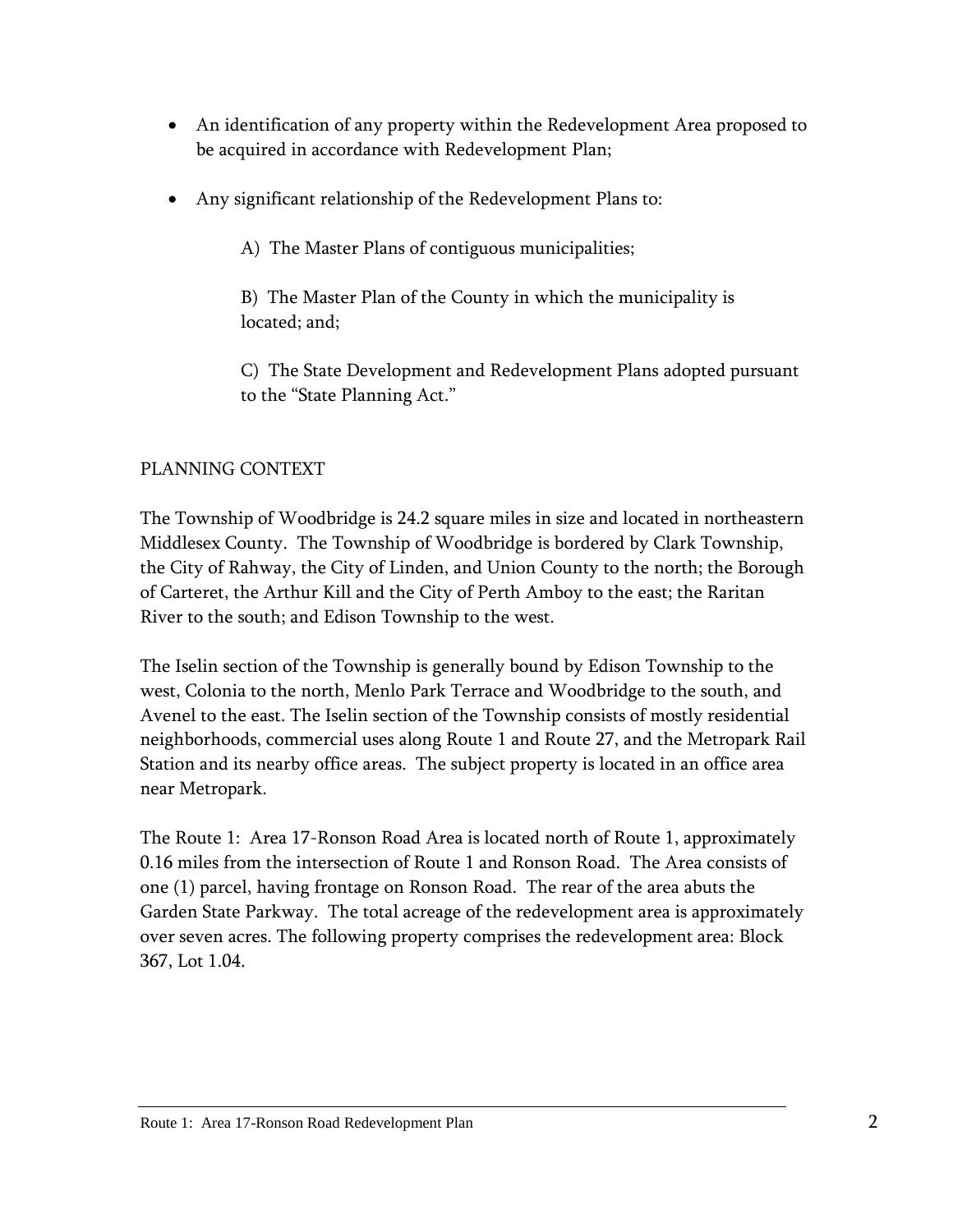<span id="page-5-0"></span>

Figure 1: Redevelopment Area Parcel Map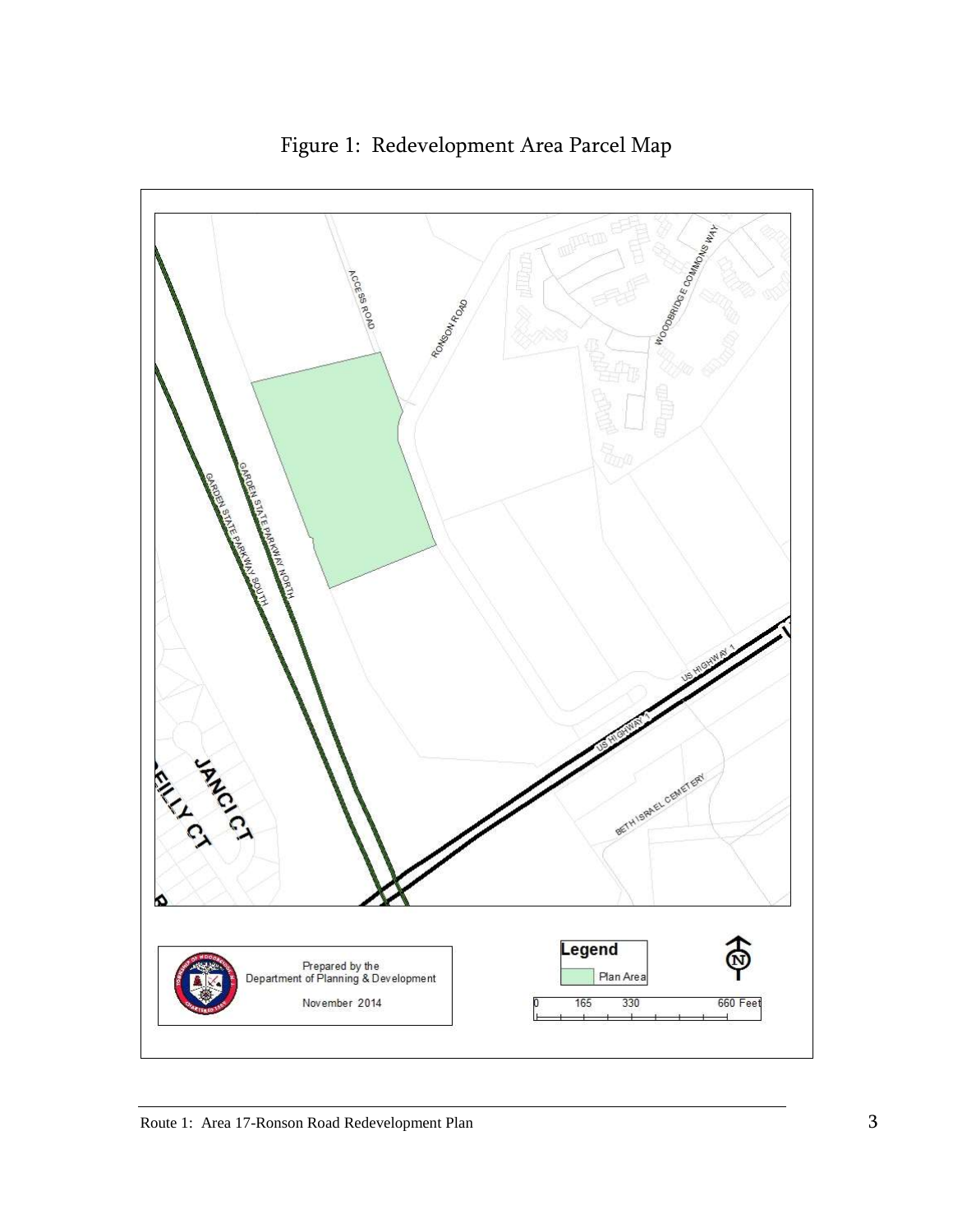<span id="page-6-0"></span>

Figure 2: Redevelopment Area Aerial Map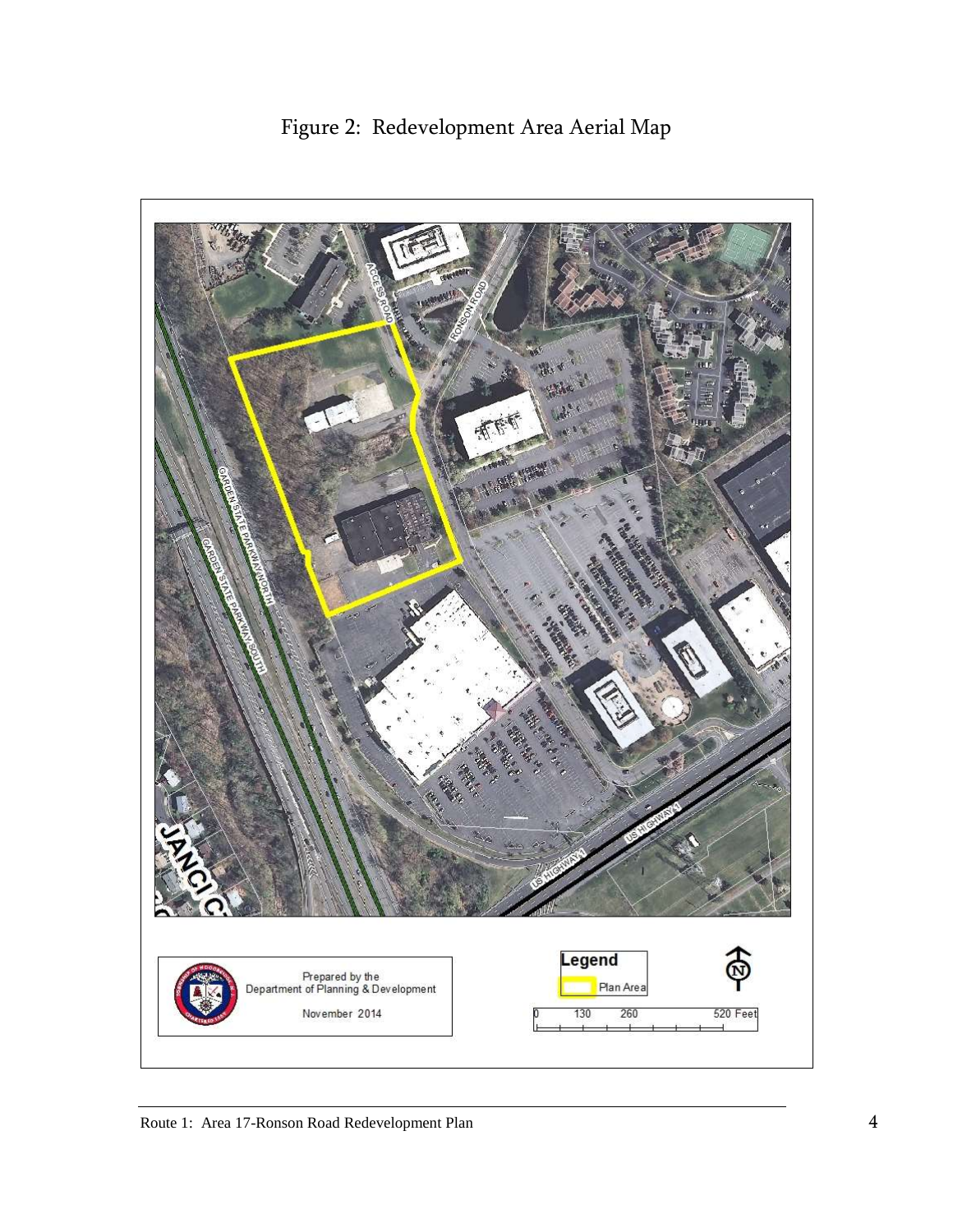#### HISTORY OF ISELIN

The Iselin section of Woodbridge Township was once known as "Perrytown" after John Perry and a Revolutionary War soldier. Perrytown was called Uniontown during the Civil War, because of the abundance of Union troops who passed through. After the war Adrian George Iselin purchased land towards the east end of Green Street. Iselin built a rail station in town and eventually the town became known as Iselin. Today, a large portion of Iselin remains residential, however, commercial uses exist along Green Street, Oak Tree Road, and Routes 1 and 27. The Metropark rail station and its surrounding offices are a major center of Iselin today.

Iselin is one of three sections in the Township with a New Jersey Transit train station.

## MASTER PLANNING AND ZONING DESIGNATION HISTORY

The Township Master Plan recognizes that the current land use for this area is commercial. The current zoning for this area is Route One Corridor Redevelopment with a Planned Unit Development Option (PUDO) overlay. The land use and zoning have not changed since the 2009 Master Plan. The current Master Plan recommends this area continue to be utilized as redevelopment.

## PLAN GOALS

The overall goal of this Redevelopment Plan is to address the existing conditions that have negatively impacted the Area and comprehensively upgrade the area for redevelopment. The Township aims to reach the following goals:

- To stimulate economic investment in the Area
- To promote the effective use of all the Redevelopment Area properties and to increase property tax base
- To promote the conservation of energy resources and promote the utilization of renewable energy sources
- To improve the physical appearance of the Area.
- To create compact mixed-use developments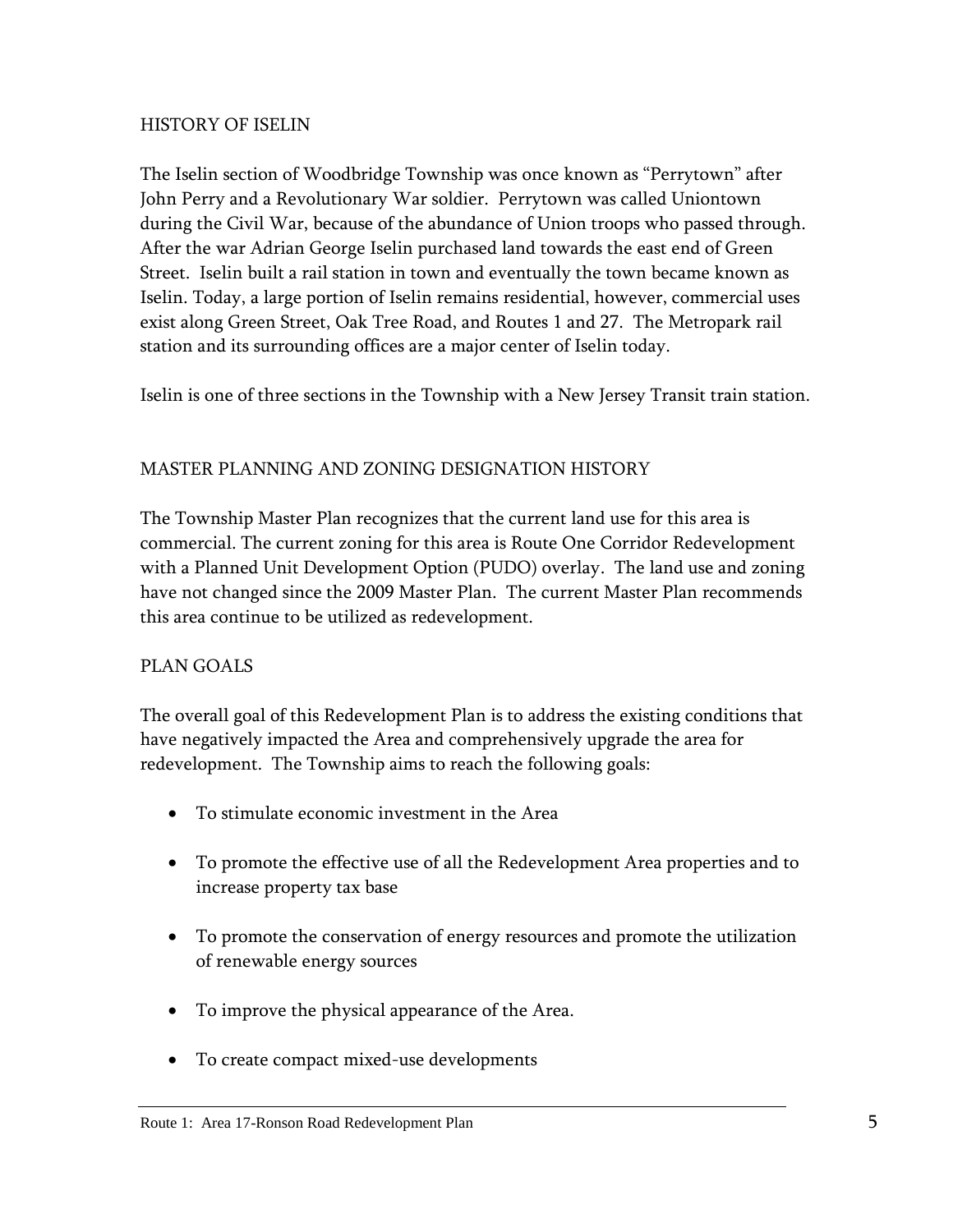Figure 3: Current Zoning

<span id="page-8-0"></span>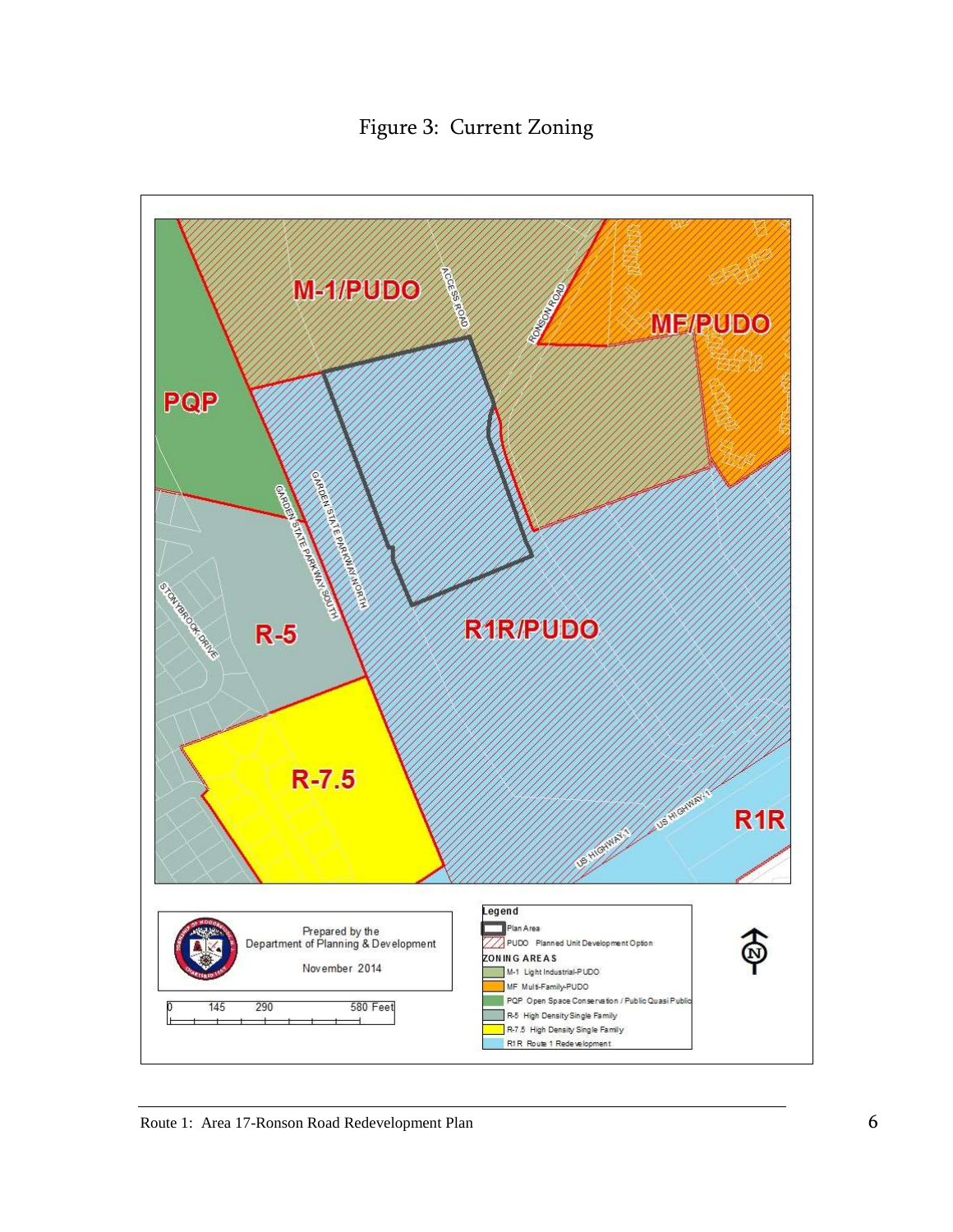## RELATIONSHIP OF PLAN TO THE TOWNSHIP LAND USE AND DEVELOPMENT ORDINANCE (APPLICATION & PROCESS)

The Redevelopment Area shall be redeveloped in accordance with the standards detailed in this Redevelopment Plan. Existing engineering standards, performance standards and definitions shall apply.

In connection with site plan or subdivision applications, the Planning Board may grant deviations from the regulations contained within this Redevelopment Plan where by reason of exceptional narrowness, shallowness or shape of a specific piece of property or by reason of exceptional topographic conditions, pre-existing structures and physical features uniquely affecting a specific piece of property, the strict application of any area, yard, bulk or design objective or regulation adopted pursuant to this Redevelopment Plan would result in peculiar and exceptional practical difficulties to, or exceptional or undue hardship upon, the developer or redeveloper of such property. The Planning Board may also grant a deviation from the regulations contained within this Redevelopment Plan related to a specific piece of property where the purposes of this Redevelopment Plan would be advanced by such deviation from the strict application of the requirements of this Plan and the benefits of granting the deviation would outweigh any detriments.

The Planning Board may grant exceptions or waivers of design standards from the requirements for site plan or subdivision approval as may be reasonable and within the general purpose and intent of the provisions for site plan review and/or subdivision approval within the Plan, if the literal enforcement of one or more provisions of the Plan is impracticable or would exact undue hardship because of peculiar conditions pertaining to this site. No deviations may be granted under the terms of this section unless such deviations can be granted without resulting in substantial detriment to the public good and will not substantially impair the intent and purpose of the Redevelopment Plan.

No deviations may be granted which will result in permitting a use that is not a permitted use within this Redevelopment Plan. Any deviations from standards of this Plan that results in a "d" variance pursuant to N.J.S.A. 40:55D-70d shall be addressed as an amendment to the Plan rather than via variance relief through the Township's Zoning Board of Adjustment. An application requesting a deviation from the requirements of this Redevelopment Plan shall provide public notice of such application in accordance with the public notice requirement set forth in N.J.S.A. 40:55D- 12a.&b. All development must be approved by the Planning Board and shall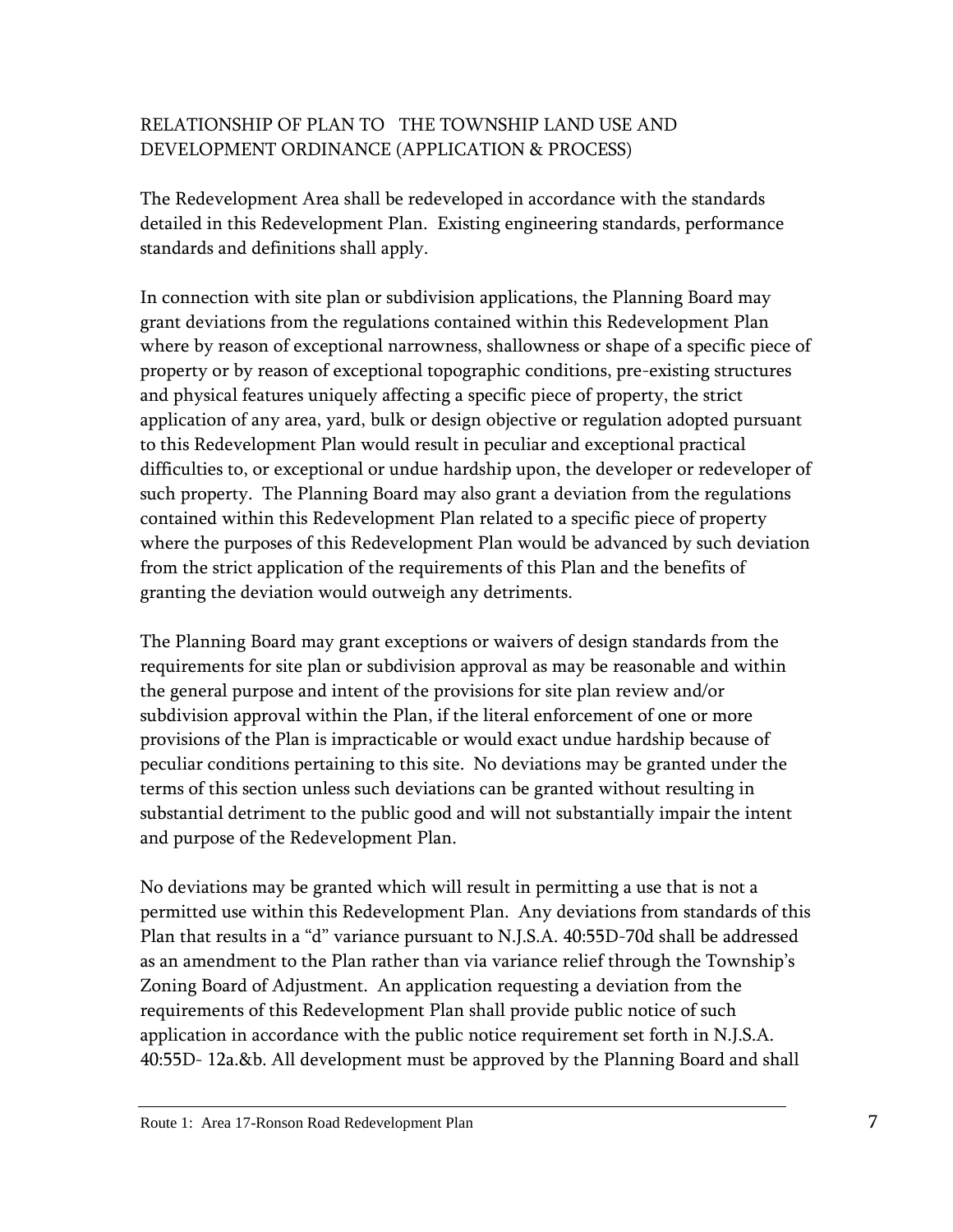be submitted through the normal site plan and subdivision procedures as identified as N.J.S.A. 40:55D, et seq.

<span id="page-10-0"></span>Final adoption of this Redevelopment Plan by the Township Council shall be considered an overlay zone to the Township of Woodbridge Land Use and Development Ordinance and Zoning Map for this area. Unless otherwise defined in the Plan, terms used in this Plan shall have the same meaning as defined in the Township's Land Use and Development Ordinance.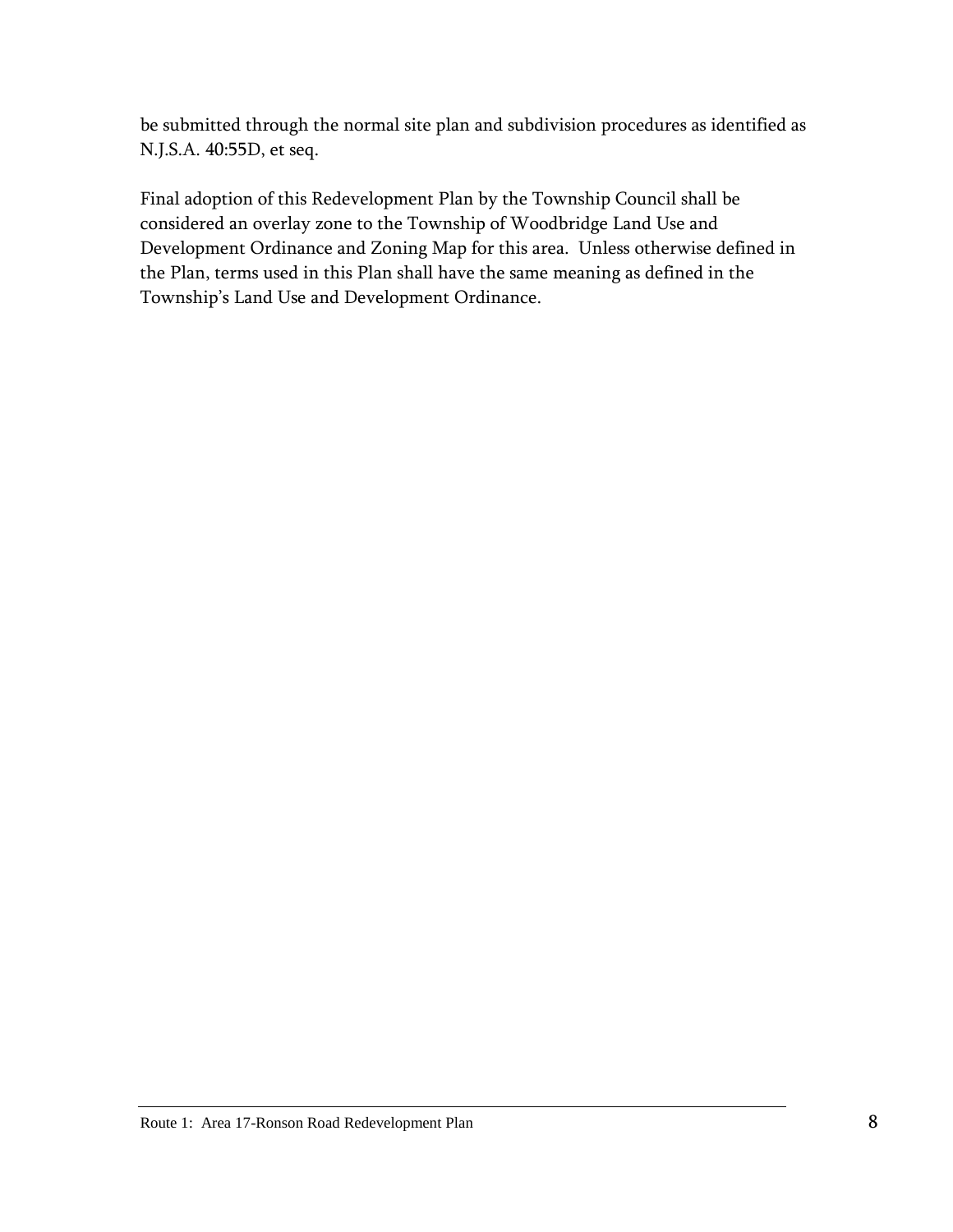## II. ROUTE 1 RONSON ROAD AREA REDEVELOPMENT AREA ZONING STANDARDS

The purpose of this Redevelopment Zone is to enhance current opportunities for this property; to promote compatible land use development of attractive building groups; and to improve and provide for the efficient and safe traffic flow within.

## Permitted Uses:

A building may be erected, altered or used and a lot or premises may be occupied and used for any of the following purposes:

- Mid-rise multi-family residential development;
- Neighborhood commercial, including small-scale retail, restaurants/cafes, and service uses such as remote dry cleaning establishments

## Bulk Standards:

Principal Building:

- Minimum lot size: 40,000 square feet
- Minimum lot width: 150 feet
- Minimum lot depth: 200 feet
- Minimum front yard setback: 15 feet
- Minimum rear yard setback: 30 feet
	- o 25 percent of buildings can have a minimum rear yard setback of 25 feet
- Minimum side yard setback: 25 feet
- Maximum building lot coverage: 40%
- Maximum impervious coverage: 80 percent
- Maximum building height: five stories or 70 feet (inclusive of parking at the grade level)
- Maximum Floor Area Ratio: 2:1
- Minimum distance between buildings and parking areas: 10 feet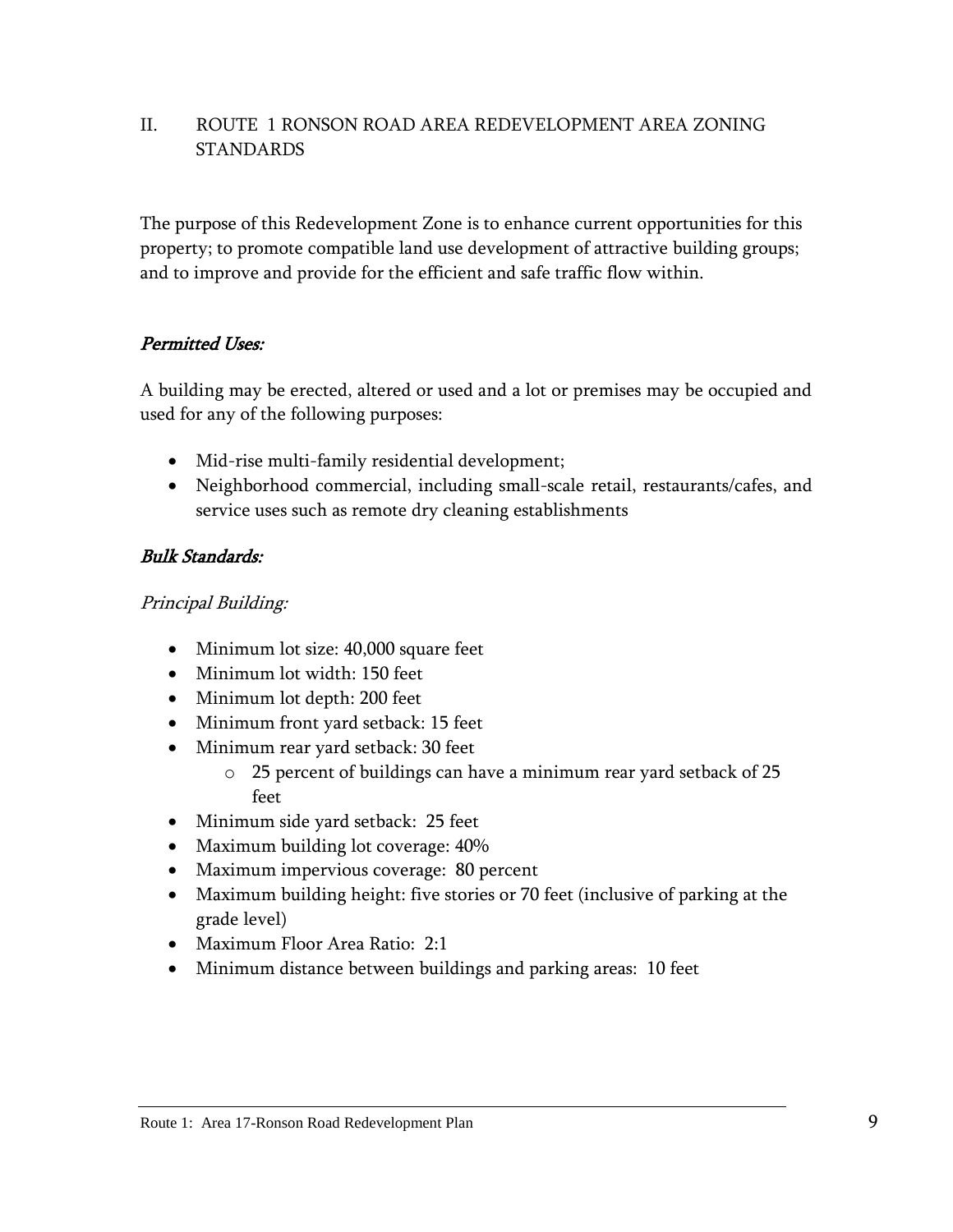## Accessory Buildings:

- Accessory buildings for tools and equipment used for maintenance of the grounds which are not attached to the principal building shall not exceed 10 feet in height as measured from the grade to the ridge at the peak of the roof. No side wall of such accessory buildings may exceed eight feet above grade in height. No such shed shall exceed 150 square feet in area. All such accessory buildings shall conform to at least the front setback requirement of the principal building. The minimum side and rear yard setbacks shall be four feet. All other accessory buildings not attached to the principal building shall not exceed 15 feet in height and shall conform to at least the front setback requirement of the principal building. The minimum side and rear yard setbacks shall be four feet
- Those swimming pools less than four feet high shall be enclosed by a permanent fence not less than four feet high with a locked gate. Building permits will be required for all swimming pools, above or below ground, with a water surface area of 250 square feet or over
- Accessory buildings attached to a principal building shall comply with the setbacks of the principal building.
- No truck or commercial vehicle, licensed to transport more than  $\frac{3}{4}$  ton rated manufacturer's capacity shall be stored or parked on any lot or portion of a lot.
- $\bullet$

#### Green Buildings:

- All buildings are encouraged to be LEED-certified buildings
- Proposed energy saving techniques shall be considered as part of architectural plans and renderings
- New development or rehabilitation of existing buildings should employ green building practices (refer to the Township's Green Building Checklist)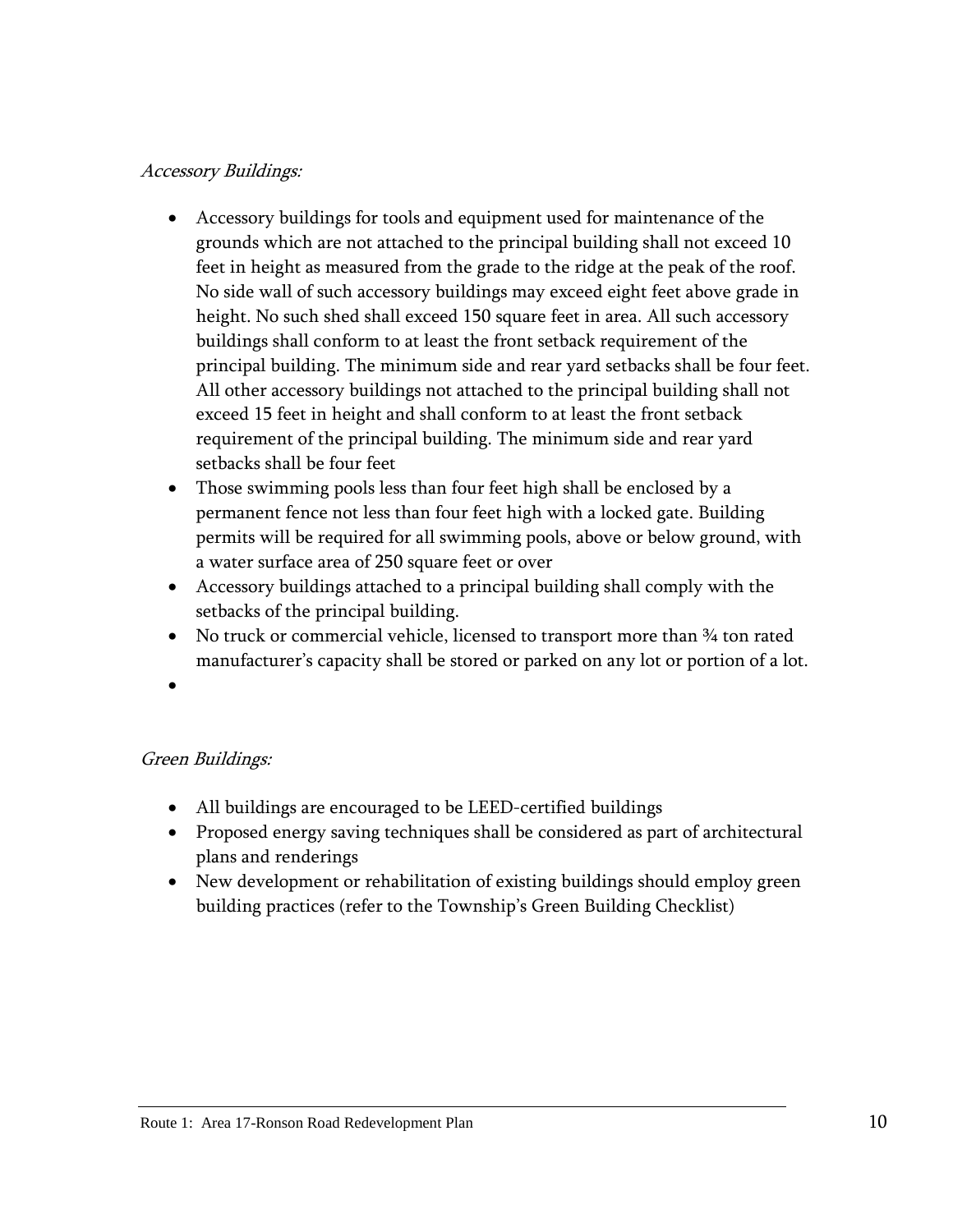## Additional Standards:

## Parking:

Off-street parking shall be provided at a minimum rate of:

- 1.8 parking spaces per 1 bedroom dwelling unit (du) and 2.0 parking spaces per 2 bedroom dwelling unit (du) as per the Residential Site Improvement Standards (RSIS). Parking will be provided on surface lots at grade level under the residential units and/or in attached parking structure(s).
- Three (3) parking spaces for each one thousand (1,000) square feet of gross floor area for commercial uses.

Parking in attached structures is subject to the following limitations:

- Maximum parking structure to be no more than four (4) stories or forty (40) feet
- Parking structure to be located along the right-of-way (ROW) of the Garden State Parkway (GSP); located a minimum of thirty (30) feet from the northwest corner of the site, a minimum of thirty (30) feet from the GSP and a minimum of twenty-five (25) feet from Ronson Road

## Circulation:

 Curbs cuts and site driveways shall be sized to accommodate the safe access and egress of large tractor trailers and emergency services equipment

## Loading:

- Loading spaces shall be at least 12-feet in width and 50-feet in length.
- Loading may be located within the front yards
- Loading need not be screened from public view
- Each 5,000 square feet of retail requires one (1) loading space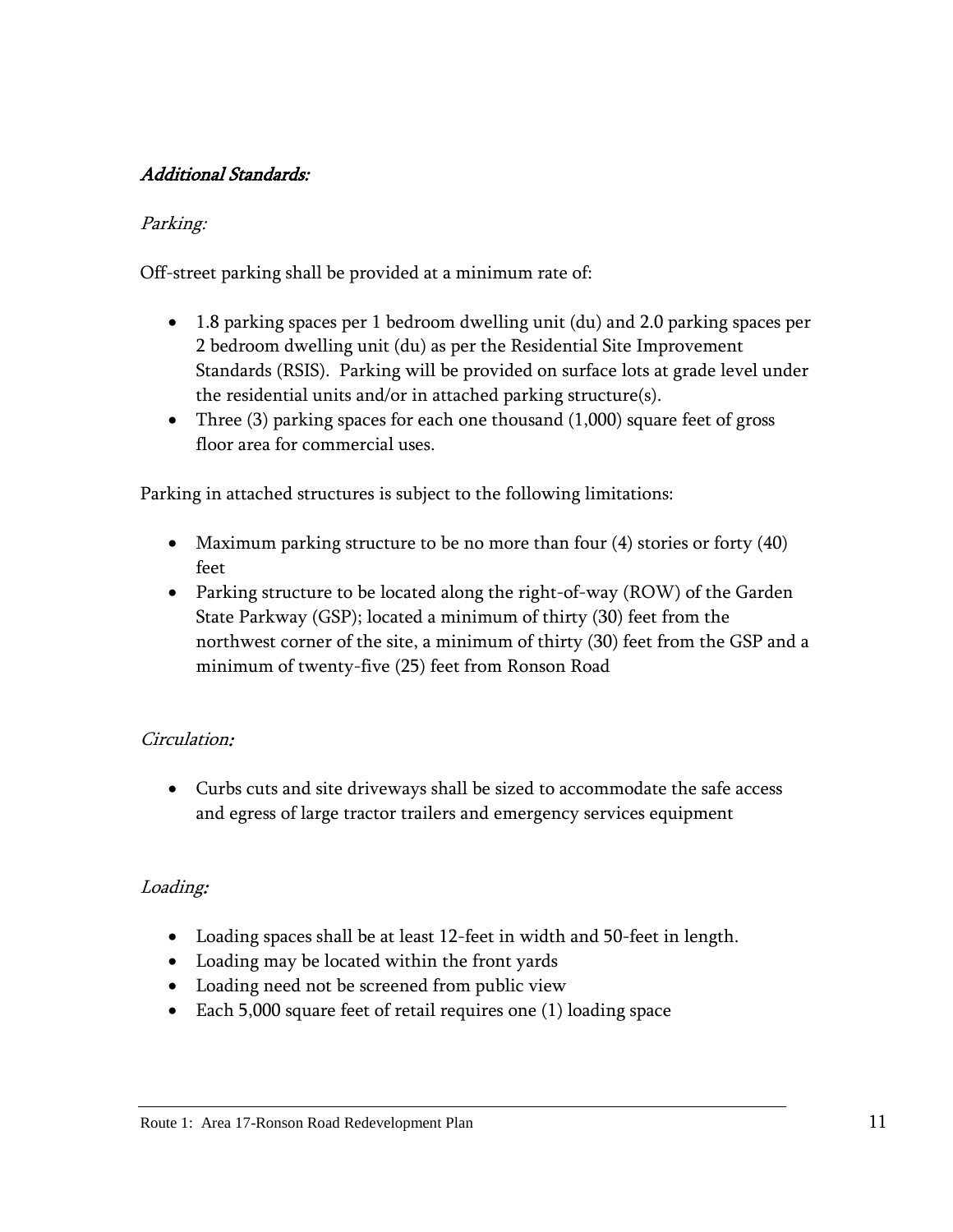## Landscaping:

- Minimum landscaped area required to be 20 percent and shall be in addition to all required buffers. In calculating the landscaped areas, the areas of plazas, open pedestrian shopping malls, sitting areas, pools and fountains shall be included. Landscaping shall be required within paved parking areas.
- All setback areas fronting public roadways shall be defined by a combination of decorative fencing and/or landscaping. The landscaped area within should contain a variety of flowering trees, shrubs, perennials, annuals and bulbs to complement the architecture and provide seasonal interest.
- Landscape design should be integrated into overall site design and plans should include a watering and maintenance schedule for each area.

## Buffering and Screening:

- Any commercial development that abuts any existing residential development or abuts any parcel planned or zoned for housing development shall be screened from view from the housing site using a combination of fencing, plantings and/or berming
- Any dumpster shall be screened from public view with fencing and landscaping

## Lighting:

- Pedestrian, bollard lighting, ground-mounted lighting, or other low glarecontrolled fixtures mounted on building or landscape walls shall be used to light pedestrian walkways
- Accent lighting on buildings is encouraged.
- Lighting shall be shielded to prevent glare on adjacent properties and from residential uses.
- Exterior light fixtures shall be compatible and relate to the architectural character of the buildings on site. Site lighting shall be provided at the minimum level of 0.5 foot-candle to accommodate safe pedestrian and vehicular movements, without causing any off-site glare.
- Parking lot lights shall not exceed 20 (twenty) feet in height and shall contain decorative fixtures.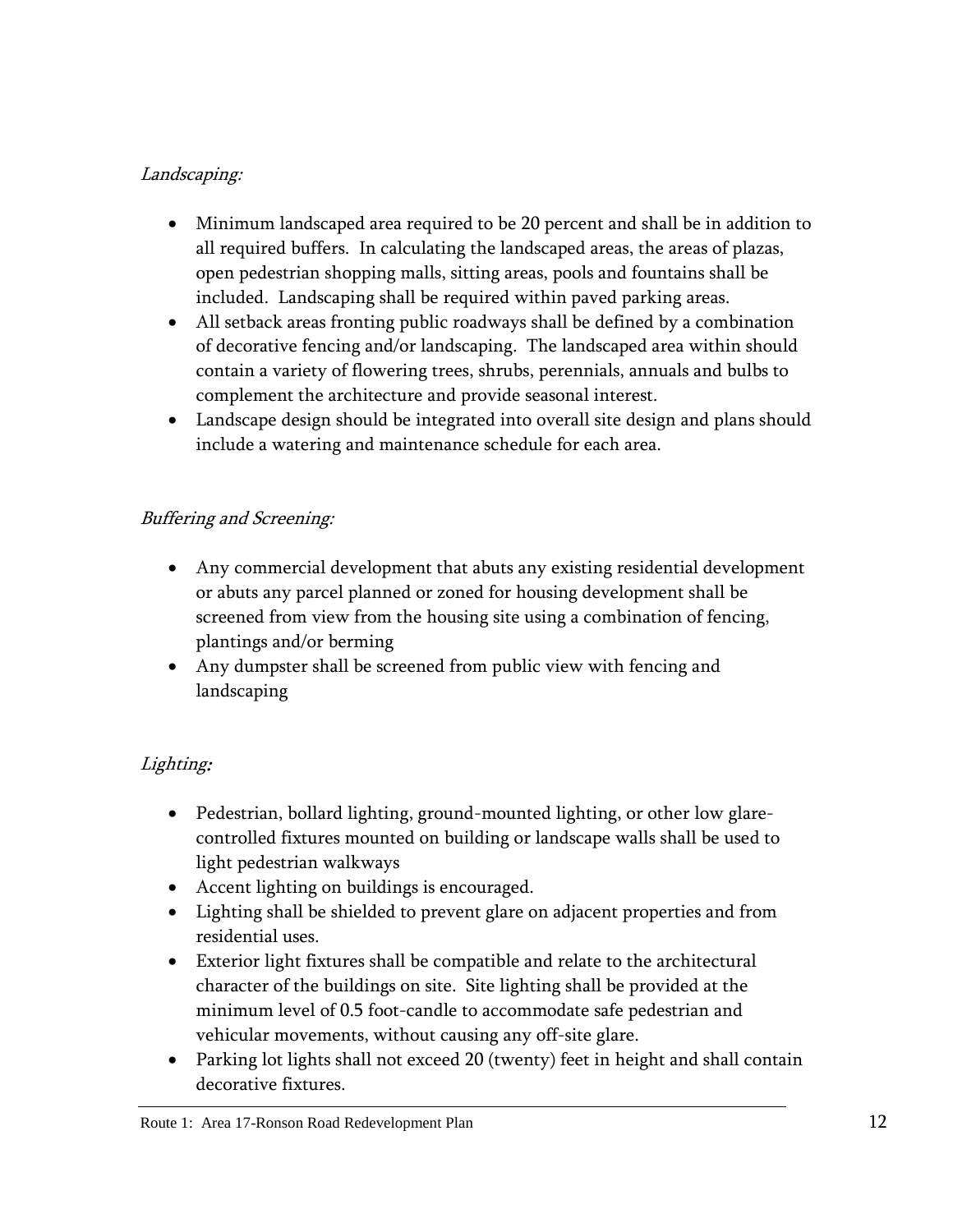Light poles in this area shall be reviewed and acceptable to the Township of Woodbridge Planning Board.

## Utilities:

 Wherever practical, consideration should be given to relocating above ground utilities to underground

## Signage:

• Signs shall be in harmony and consistent with the architecture of the building and relate to the features of the building in terms of location, scale, color, lettering, materials, texture and depth.

The following will be permitted:

- Two (2) project identification signs per exit/entrance. Such ground signs shall not exceed five (5) feet in height and shall not exceed twenty (20) square feet in identification lettering. Such signage shall be located no closer than 5 feet to the any property line, and shall not be located within the sight triangle of any intersection or access drive with a public street. The sign shall incorporate the design and materials that match the architecture of the development.
- Wayfinding signage to direct visitors toward parking areas, building identification, building entrances and activity centers is permitted as appropriate. Wayfinding signage shall be no greater than ten (10) square feet per sign.
- One wall mounted sign for commercial uses is permitted per tenant and shall occupy no more than 10 percent of the front façade area of the building.
- One non-digital project identification sign/leasing sign may be permitted. This sign may be a maximum of 12' x 40' in area and may be mounted directly to the building façade (not to protrude more than 12" from the building face). A proposed sign may be externally illuminated only and may be located only on the south or west facing building façade of building located along the Garden State Parkway frontage.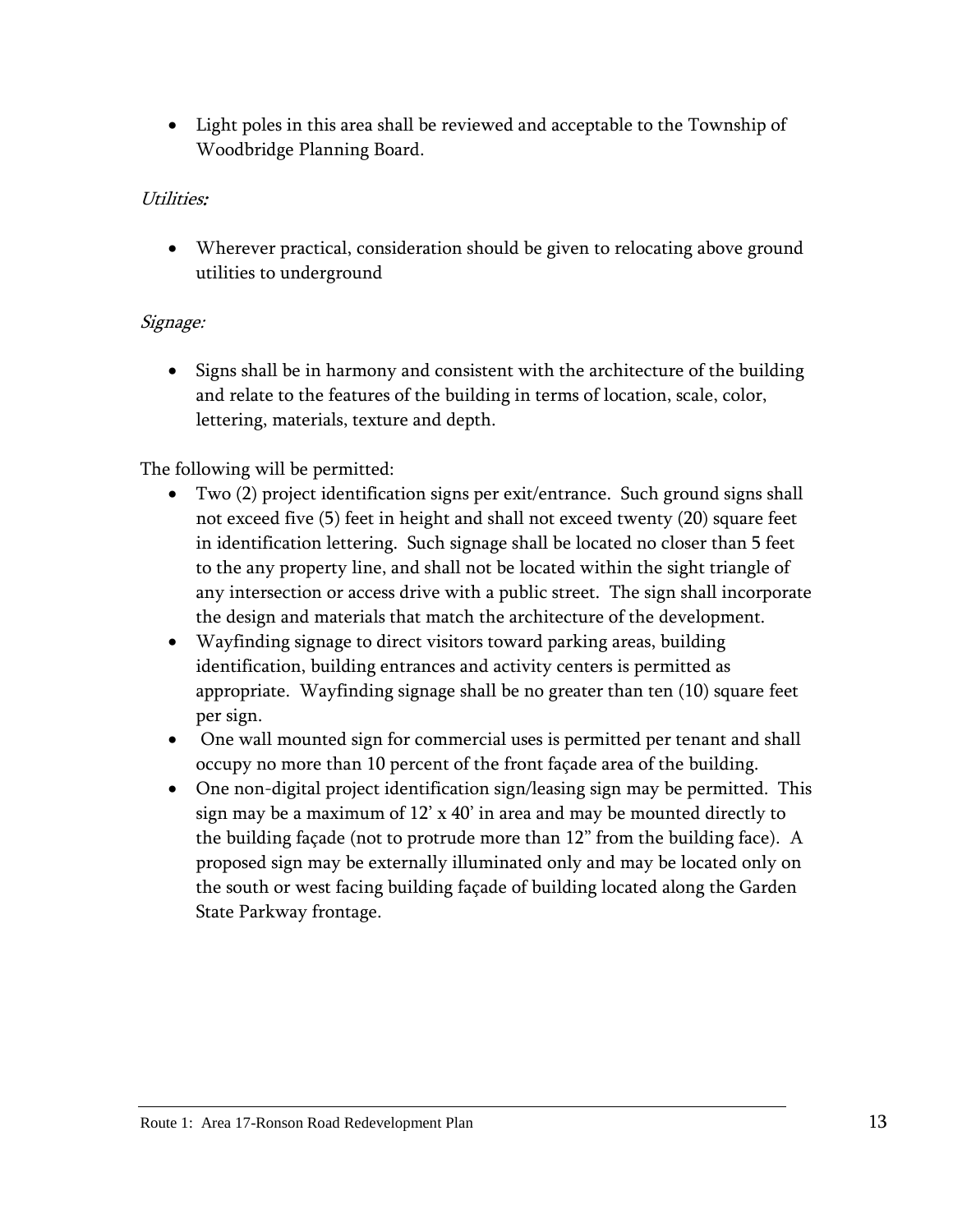## <span id="page-16-0"></span>III. PLAN RELATIONSHIP WITH OTHER PLANS

#### RELATIONSHIP TO THE TOWNSHIP MASTER PLAN

The Township of Woodbridge's last comprehensive Master Plan was prepared in February 2009. The Master Plan recommended this area be devoted to redevelopment.

The Master Plan adopted the following goals that are relevant to this Plan:

- To encourage and control commercial development by limiting regional commercial and office development to major highway corridors.
- To continue attracting premier Retail, Industrial, and Office end users to the Township.
- To expand and protect the Township's ratable base through the attraction and retention of nationally known and respected companies.
- To expand retail and service activities in appropriate locations to meet the future shopping needs of Township residents.
- To permit residential densities in locations to accessible major roadways, commercial services, public facilities and traditional downtown areas.

#### MASTER PLANS OF ADJACENT MUNICIPALITIES

The Route 1: Area 17-Ronson Road Redevelopment Area is located along Route 1 and not near any adjacent municipalities. This Redevelopment Plan is not expected to have an adverse impact on any adjacent municipalities.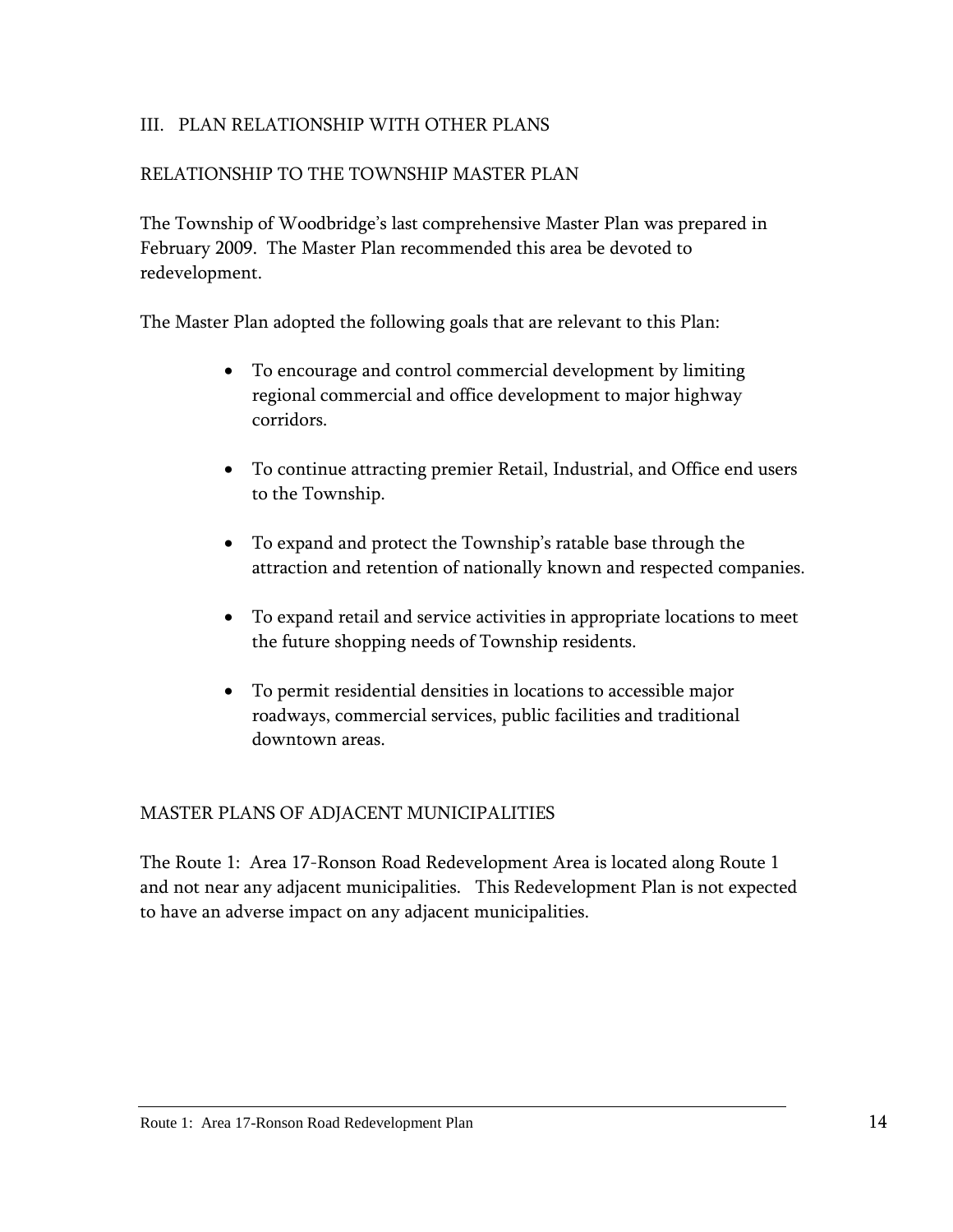## MIDDLESEX COUNTY PLANS

#### Middlesex County Growth Management Strategy

Between 1990 and 1995, Middlesex County prepared phased Growth Management Strategy to address infrastructure need, regional design and growth management strategies. The County was subdivided into four regions. Woodbridge Township is located in the northeast region, as were all neighboring municipalities.

Phase I of the plan found that large levels of public & private investment were necessary to maintain infrastructure with the highest cost items being maintenance and improvement to sewers, parks and roads.

Phase II of the plan focused on managing actual growth pertaining to five specific case studies. None of the case studies focused on areas of Woodbridge.

Phase III of the study, three primary recommendations were made as part of the Metropark Case Study:

- Traffic congestion inhibits growth in the area. Access to Metropark is limited by the narrow rail underpasses and New Jersey Transit's parking expansion will place an even greater burden on local roads. Transportation management measures should be implemented intensively for this area;
- The NJ Transit parking deck project includes the construction of space for retail facilities to better serve commuter needs. Additional retail development to serve nearby office workers should be evaluated;
- Growth in this study area is limited by increasingly scarce buildable land and the need for increased sewage capacity in the Township. A stormwater management plan should be developed for the entire South Branch of the Rahway River drainage area in order to determine the most effective stormwater control measures.

This Route 1: Area 17-Ronson Road Redevelopment Plan is consistent with the recommendations discussed in the Middlesex County Growth Management Strategy.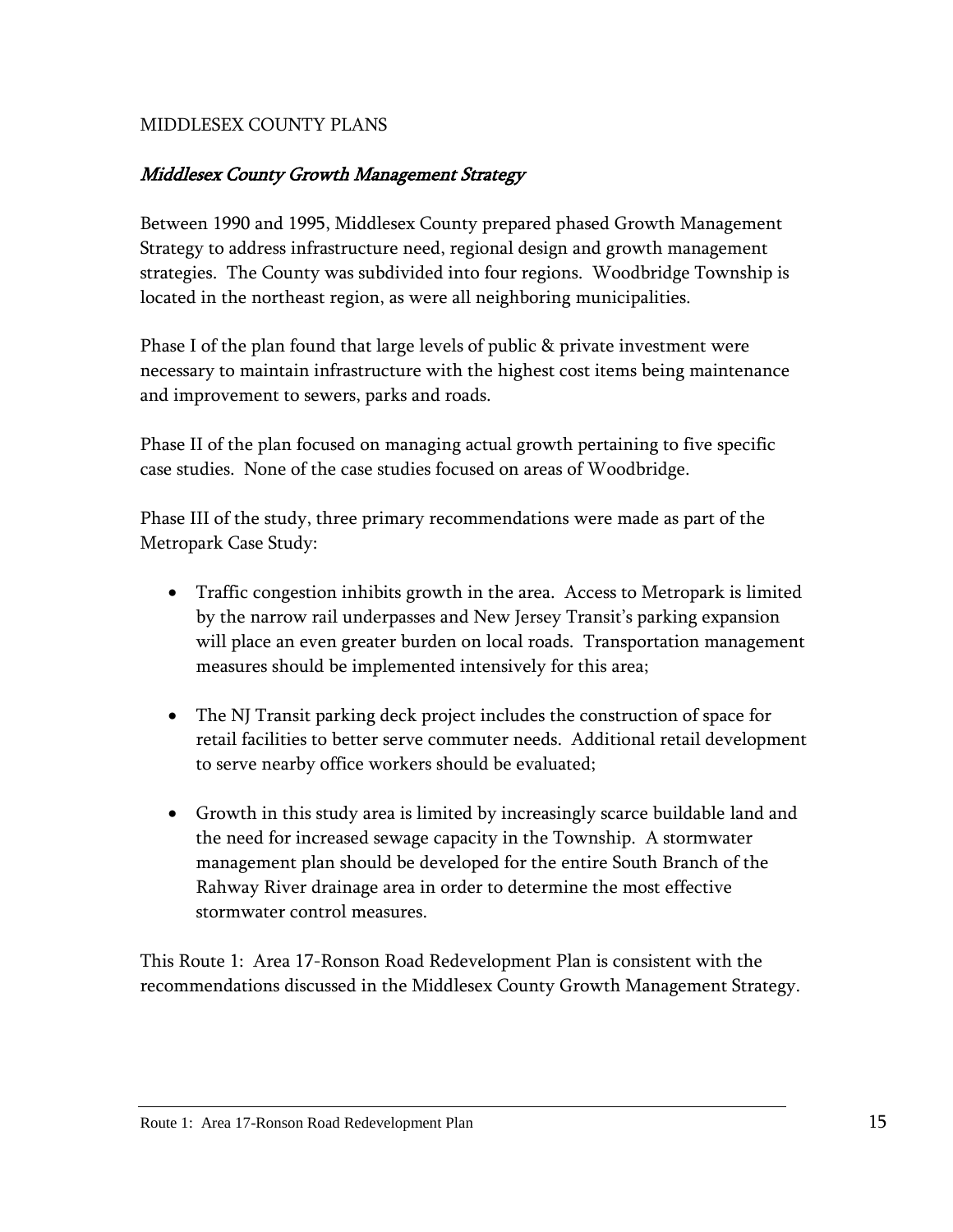## Consistency with Middlesex County Master Plan

The Route 1: Area 17-Ronson Road Redevelopment Plan is generally consistent with the elements of the Middlesex County Master Plan, a document that addresses sprawl and sustainability in the region. The Route 1: Area 17-Ronson Road Area Redevelopment Plan relates directly to the goals, values and objectives of the Middlesex County Master Plan which aims to:

- Make fuller use of existing transportation lines and facilities. The County Plan anticipated that public transportation would achieve greater significance as a necessary alternative to the private automobile, with its attendant problems of pollution, energy availability, and congestion;
- Find a more feasible alternative to the present situation of "strip" commercial development found on major roads, and single-family homes on unnecessarily large lots;
- "Cluster" future growth around definable town centers and transportation facilities to include commercial and office employment as well as residential, with land use intensity decreasing as distance from the town center increases.

## New Jersey State Development & Redevelopment Plan

The Route 1: Area 17-Ronson Road Redevelopment Plan is consistent and would effectuate, the plans and policies of the New Jersey State Development and Redevelopment Plan (SDRP), adopted in 2001. The SDRP is a unique document that guides State-level development and redevelopment policy as well as local and regional planning efforts. This Plan is consistent with the following statewide goals in the SDRP.

- Revitalize the State's cities and towns;
- Promote beneficial economic growth, development and renewal for all residents of New Jersey;
- Protect the environment, prevent and clean up pollution;
- Provide adequate public facilities and services at a reasonable cost;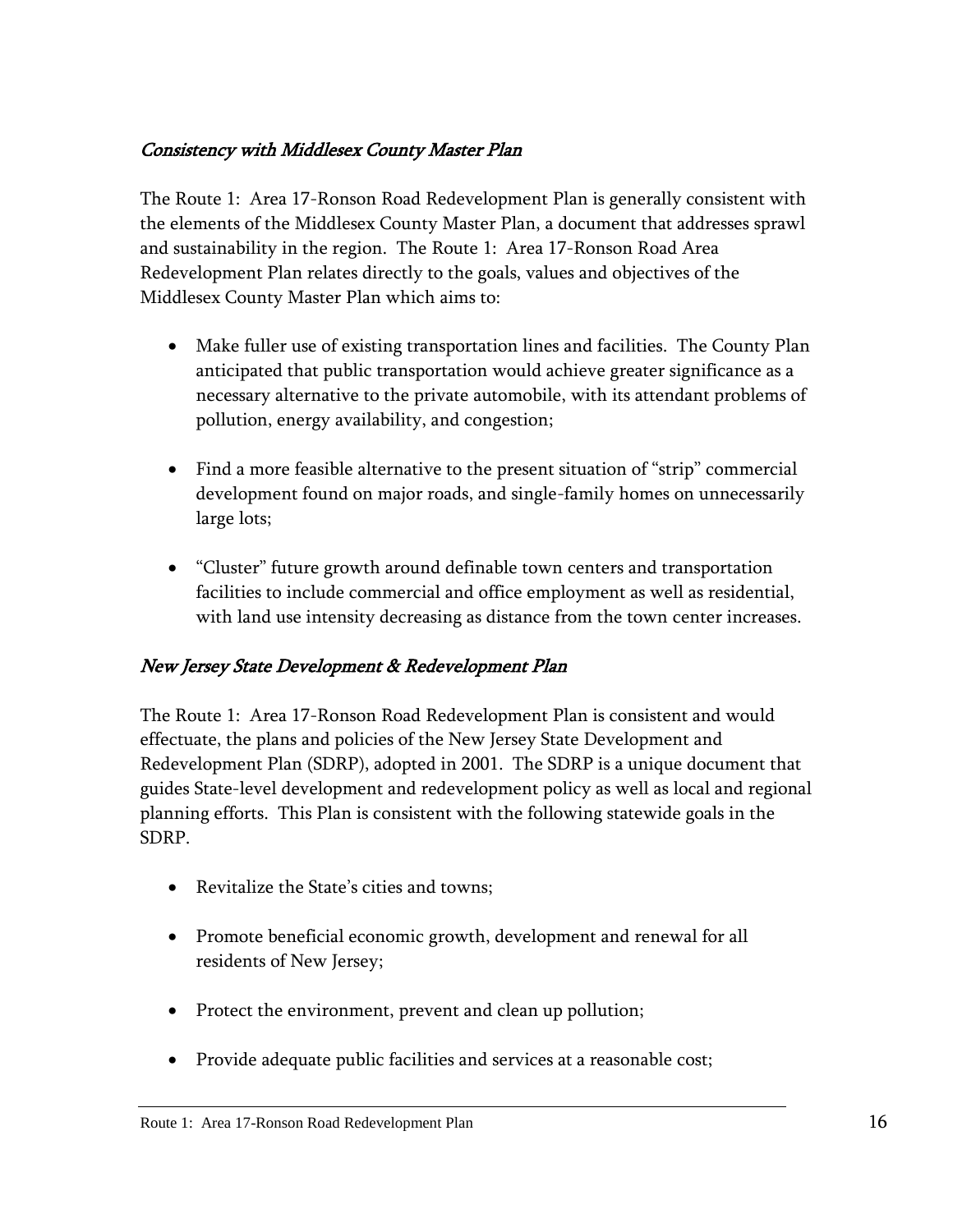- Preserve and enhance areas with historic, cultural, scenic, open space, and recreational value;
- Ensure sound and integrated planning and implementation statewide.

The SDRP also includes a State Plan Policy Map, which divides the state into regions, known as Planning Areas, and includes specific goals for each area.

The Policy Map also identifies "Centers", locations into which development is to be directed, "Environs," areas to be protected from future growth. The Township of Woodbridge falls in the 'Metropolitan Planning Area' (PA1). The State Plan recognizes that all communities in this planning area are essentially fully developed; hence much of the change in land uses will occur as redevelopment.

The State Plan's planning objectives for the 'Metropolitan Planning Area' includes:

- Providing for much of the state's future redevelopment;
- Revitalizing cities and towns;
- Redesigning areas of sprawl;
- Protecting the character of existing stable communities.

As of the writing of this Plan, a new State Plan is being developed, called "The State Strategic Plan: New Jersey's State Development and Redevelopment Plan."

This Plan will serve to meet each of these goals for the designated area.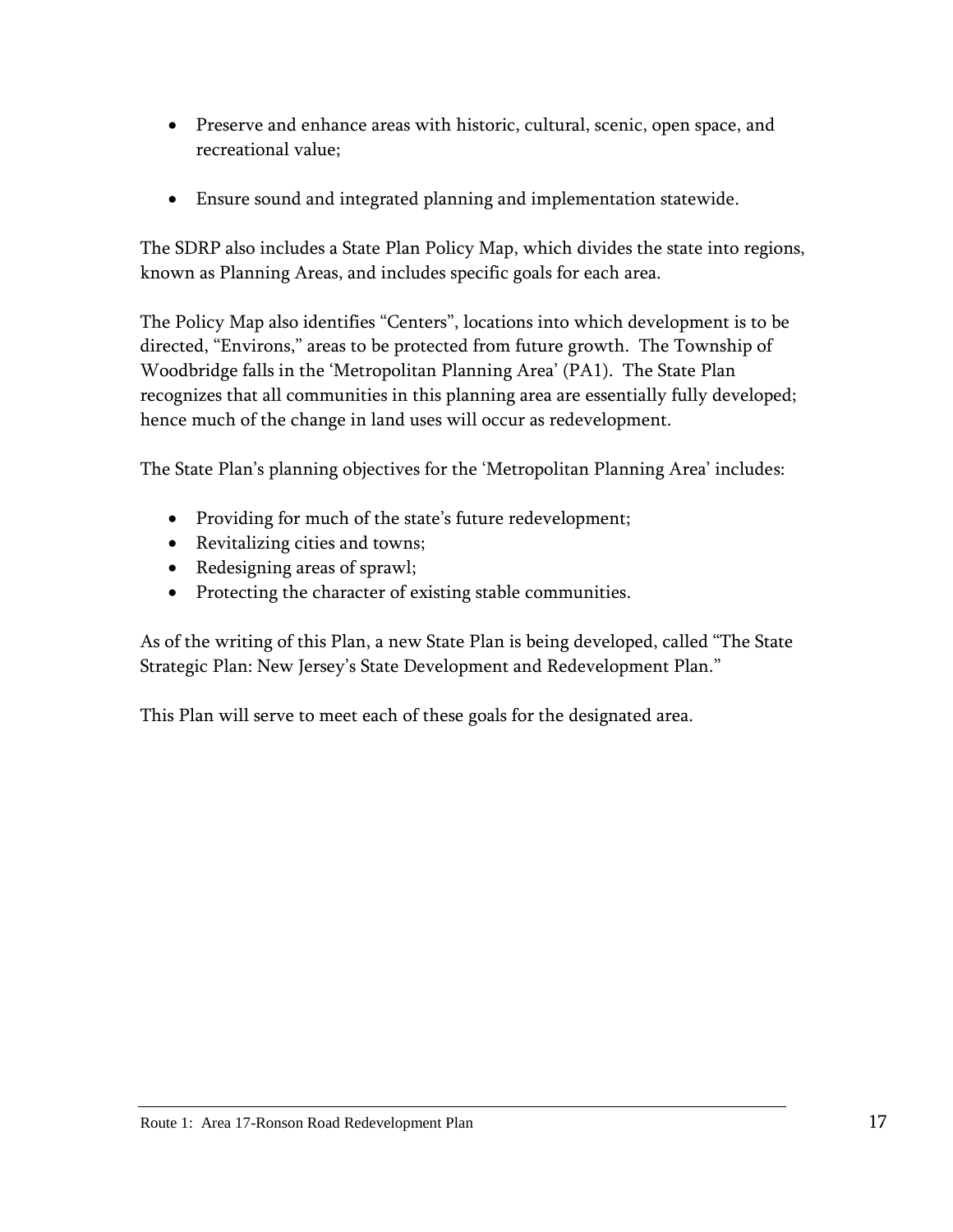## <span id="page-20-0"></span>IV. IMPLEMENTATION OF THE REDEVELOPMENT PLAN

## REDEVELOPMENT ENTITY

The Woodbridge Township Redevelopment Agency will serve as the Redevelopment Entity.

## Phasing:

- Projects may be developed in phases;
- The phasing may include phased start and completion dates among the various land use components, as well as internal phasing schedules within sections, subject to specific provisions in the redevelopment agreement.

## SELECTION OF DESIGNATED DEVELOPERS

Potential redevelopers will be required to submit to the Redevelopment Entity for review and approval prior to the designation of a redeveloper(s) at a minimum:

- Financial responsibility and capability;
- Estimated development cost;
- Estimated time schedule;
- Conceptual site plans including elevations;
- Fiscal impact analysis.

## APPOINTMENT OF A DESIGNATED REDEVELOPER

The Redevelopment Entity may select one or more redevelopers to participate in the implementation of the Redevelopment Plan.

As part of the process to be designated a redeveloper, the Redevelopment Entity will negotiate a formal Redevelopment Agreement.

Designation of a Redeveloper(s) by the Redevelopment Entity shall be subject to the execution of an appropriate Redevelopment Agreement.

A person or entity that owns or controls the parcels within the Redevelopment Area shall be given priority in the designation of Redeveloper, provided such person or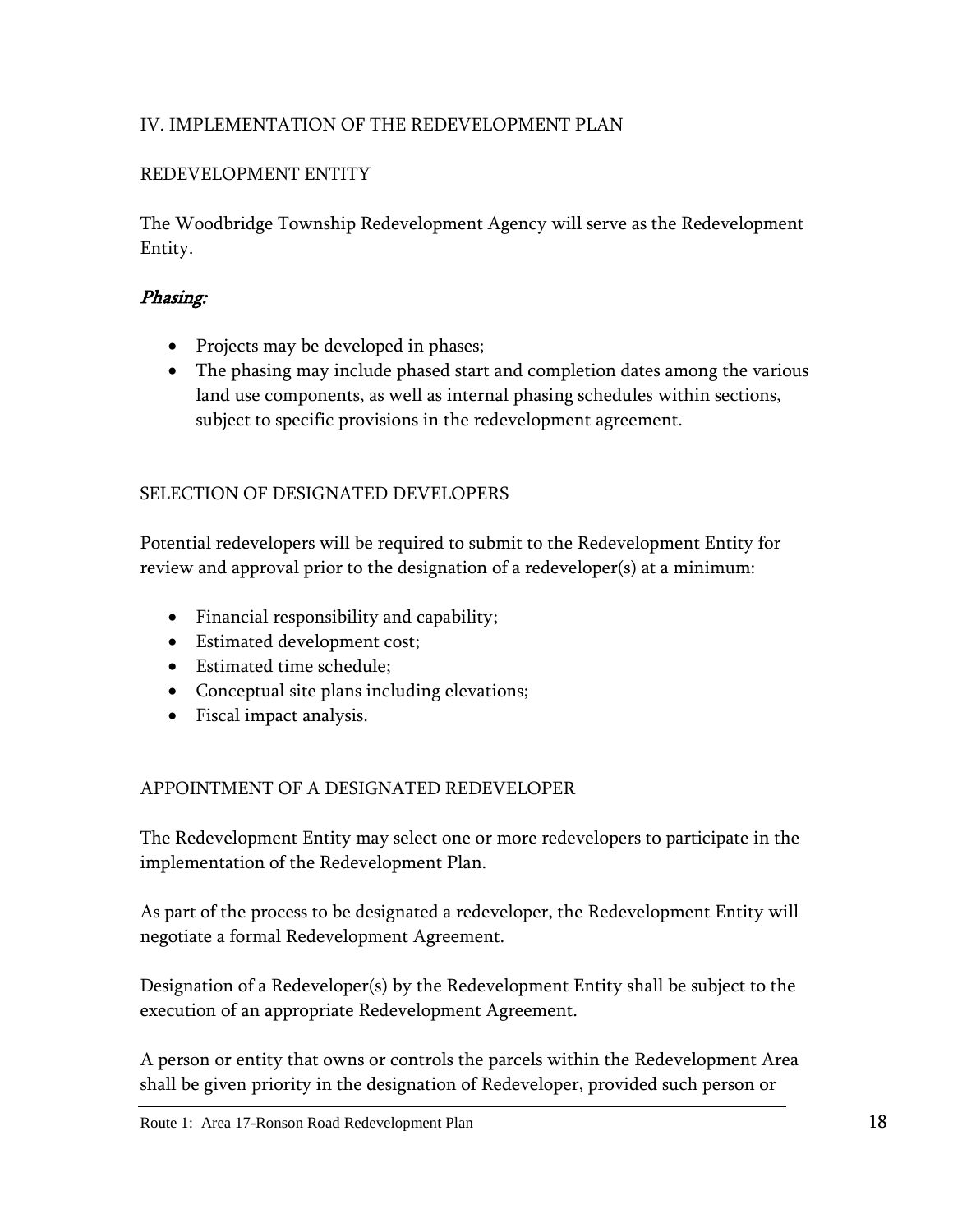entity has appropriate development experience and financial resources, as this would minimize acquisition costs and delay.

## CONDITIONS IN REDEVELOPMENT AGREEMENT(S)

Each Redevelopment Agreement will be contingent upon the following conditions, restrictions, and/or requirements.

- 1. Each Redevelopment Agreement will incorporate the pertinent aspects of the selected redeveloper's proposal and will address financial considerations, planning, phasing, development and such other issues as deemed appropriate and/or as required according to state law in order to implement the Redevelopment Plan.
- 2. A designated redeveloper will be obligated to complete on-site improvements as approved, together with any specified off-site improvements, as may be required in accordance with the Redevelopment Plan and the Redevelopment Agreement.
- 3. Any necessary deed of conveyance shall include a restriction that the designated redeveloper and his successors or assigns shall devote land to the uses specified in the designated redeveloper's final plan and shall not devote such land to any other uses.
- 4. No designated redeveloper will be permitted to dispose of property until the issuance of the Certificate of Completion, unless the prior written consent of the Redevelopment Agency has been obtained.
- 5. No covenant, agreement, lease, conveyance, or other instrument shall be effective or executed by the Township of Woodbridge and the Redevelopment Entity or by the purchasers or lessees from them, or by any successors in interest of such purchasers or lessees, by which land in the Redevelopment Area is restricted as to sale, lease, or occupancy upon the basis of race, color, creed, religion, ancestry, national origin, sex, or marital status.
- 6. The Redeveloper(s) shall pay to the Redevelopment Entity an application fee for consideration of redeveloper as a designated redeveloper and will fund an escrow for the Agency's costs in implementing redevelopment.